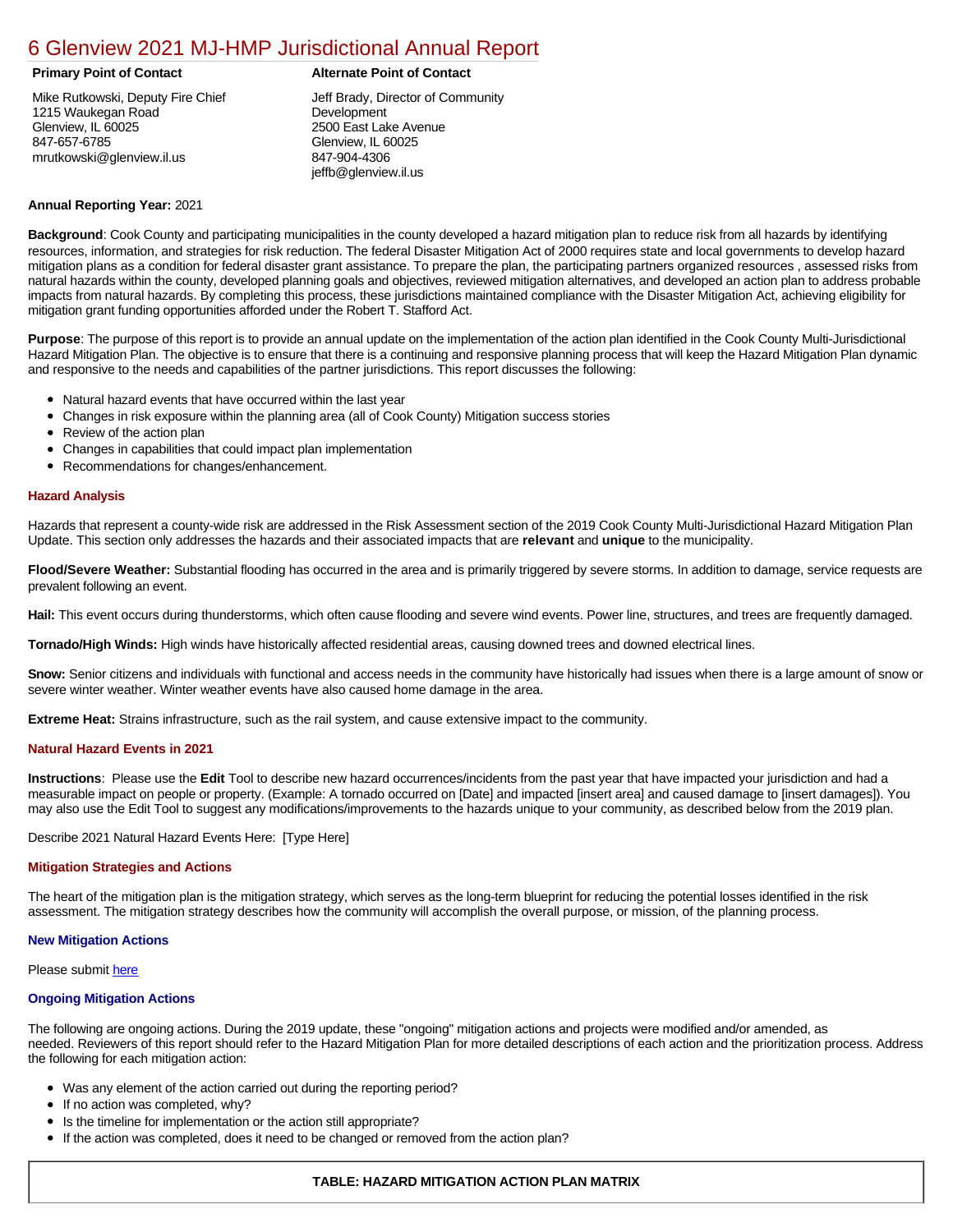| <b>Completion status legend:</b><br>$N = New$<br>$O =$ Action Ongoing toward Completion<br>$R =$ Want Removed from Annex<br>$C = Project Completed$<br>$X = No$ Action Taken                              |                                                                                                  |                                                                     |                                    |                            |                                         |                       |                                           |                                                            |  |
|-----------------------------------------------------------------------------------------------------------------------------------------------------------------------------------------------------------|--------------------------------------------------------------------------------------------------|---------------------------------------------------------------------|------------------------------------|----------------------------|-----------------------------------------|-----------------------|-------------------------------------------|------------------------------------------------------------|--|
| 2021 Status                                                                                                                                                                                               | 2020 Status                                                                                      | 2019 Status                                                         | <b>Hazards</b><br><b>Mitigated</b> | <b>Objectives</b><br>Met   | Lead<br><b>Agencies</b>                 | <b>Estimated Cost</b> | Sources of<br><b>Funding</b>              | <b>Timeline/Projected</b><br><b>Completion Date</b><br>(a) |  |
|                                                                                                                                                                                                           |                                                                                                  | Action 2.1-Maintain Cost-Sharing Resident Programs.                 |                                    |                            |                                         |                       |                                           |                                                            |  |
| <b>Status Description:</b>                                                                                                                                                                                |                                                                                                  |                                                                     |                                    |                            |                                         |                       |                                           |                                                            |  |
| Ongoing                                                                                                                                                                                                   |                                                                                                  | Ongoing                                                             | Multi-hazard                       | 1, 6, 8, 11, 13            | Glenview                                | \$50,000; Low         | <b>General Fund</b>                       | Ongoing                                                    |  |
|                                                                                                                                                                                                           | Action 2.2-Participate in Clean Water Program (National Pollutant Discharge Elimination System). |                                                                     |                                    |                            |                                         |                       |                                           |                                                            |  |
| <b>Status Description:</b>                                                                                                                                                                                |                                                                                                  |                                                                     |                                    |                            |                                         |                       |                                           |                                                            |  |
| Ongoing                                                                                                                                                                                                   |                                                                                                  | Ongoing                                                             | Flood                              | 3, 4, 6, 13                | Glenview                                | \$75,000; Medium      | <b>General Fund</b>                       | Ongoing                                                    |  |
|                                                                                                                                                                                                           |                                                                                                  | Action 2.3-East of Harms Regional Stormwater Project.               |                                    |                            |                                         |                       |                                           |                                                            |  |
| <b>Status Description:</b>                                                                                                                                                                                |                                                                                                  |                                                                     |                                    |                            |                                         |                       |                                           |                                                            |  |
| Completed-                                                                                                                                                                                                |                                                                                                  | Completed                                                           | Flood                              | 1, 2, 7, 8, 9              | Glenview<br><b>MWRD</b>                 | \$7,100,000; High     | <b>MWRD Phase</b><br>Ш                    | Completed                                                  |  |
|                                                                                                                                                                                                           |                                                                                                  | Action 2.4-Dewes/Henley/Harlem Stormwater Conveyance and Detention. |                                    |                            |                                         |                       |                                           |                                                            |  |
| <b>Status Description:</b>                                                                                                                                                                                |                                                                                                  |                                                                     |                                    |                            |                                         |                       |                                           |                                                            |  |
| Completed-                                                                                                                                                                                                |                                                                                                  | Completed                                                           | Flood                              | 1, 2, 8, 9                 | Glenview<br><b>FEMA/IEMA</b>            | \$3,712,000; High     | <b>FEMA-PDM</b>                           | Completed                                                  |  |
|                                                                                                                                                                                                           |                                                                                                  | <b>Action 2.5-Glenview Park Golf Club Stormwater Detention.</b>     |                                    |                            |                                         |                       |                                           |                                                            |  |
| <b>Status Description:</b>                                                                                                                                                                                |                                                                                                  |                                                                     |                                    |                            |                                         |                       |                                           |                                                            |  |
| Completed-                                                                                                                                                                                                |                                                                                                  | Completed                                                           | Flood                              | 1, 2, 8, 13                | <b>Glenview Park</b><br><b>District</b> | \$4,200,000; High     | <b>General Fund</b>                       | Completed                                                  |  |
| Action 2.6-Navy Bypass Sewer.                                                                                                                                                                             |                                                                                                  |                                                                     |                                    |                            |                                         |                       |                                           |                                                            |  |
| <b>Status Description:</b>                                                                                                                                                                                |                                                                                                  |                                                                     |                                    |                            |                                         |                       |                                           |                                                            |  |
| -Completed                                                                                                                                                                                                |                                                                                                  | Completed                                                           | Flood                              | 1, 2, 9                    | Glenview                                | \$2,000,000; High     | Tax Increment<br>Financing<br>Funds       | Completed                                                  |  |
| Action 2.7-West Fork of the North Branch of the Chicago River Floodplain.                                                                                                                                 |                                                                                                  |                                                                     |                                    |                            |                                         |                       |                                           |                                                            |  |
| <b>Status Description:</b>                                                                                                                                                                                |                                                                                                  |                                                                     |                                    |                            |                                         |                       |                                           |                                                            |  |
| Ongoing                                                                                                                                                                                                   |                                                                                                  | Ongoing                                                             | Flood                              | 1, 2, 3, 4, 7, 8,<br>9, 13 | <b>MWRD</b>                             | \$25,000,000; High    | <b>MWRD Funds</b>                         | 2016 or when<br>available, Long-term                       |  |
| Action 2.8—Local Stormwater Implementation Plan 2014-2018 (\$2.5 million per year).                                                                                                                       |                                                                                                  |                                                                     |                                    |                            |                                         |                       |                                           |                                                            |  |
| <b>Status Description:</b>                                                                                                                                                                                |                                                                                                  |                                                                     |                                    |                            |                                         |                       |                                           |                                                            |  |
| Completed-                                                                                                                                                                                                | $\overline{\phantom{a}}$                                                                         | Completed                                                           | Flood                              | 1, 2, 9                    | Glenview                                | \$12,500,000; High    | <b>General Funds</b>                      | Completed                                                  |  |
| Action 2.9—Update building and fire codes including expanded fire sprinklers.                                                                                                                             |                                                                                                  |                                                                     |                                    |                            |                                         |                       |                                           |                                                            |  |
| <b>Status Description:</b>                                                                                                                                                                                |                                                                                                  |                                                                     |                                    |                            |                                         |                       |                                           |                                                            |  |
| Completed                                                                                                                                                                                                 |                                                                                                  | Completed                                                           | Multi-hazard                       | 4, 6, 10                   | Glenview                                | \$10,000; Low         | <b>General Funds</b>                      | Completed                                                  |  |
| Action 2.10-Where appropriate, support retrofitting, purchase, or relocation of structures in hazard-prone areas to prevent future structure damage. Give<br>priority to properties to repetitive losses. |                                                                                                  |                                                                     |                                    |                            |                                         |                       |                                           |                                                            |  |
| <b>Status Description:</b>                                                                                                                                                                                |                                                                                                  |                                                                     |                                    |                            |                                         |                       |                                           |                                                            |  |
| Completed-                                                                                                                                                                                                |                                                                                                  | Completed                                                           | All                                | 7, 13                      | Glenview                                | High                  | <b>FEMA Hazard</b><br>Mitigation<br>Grant | Completed                                                  |  |
| Action 2.11-Continue to support the countywide actions identified in this plan.                                                                                                                           |                                                                                                  |                                                                     |                                    |                            |                                         |                       |                                           |                                                            |  |
| <b>Status Description:</b>                                                                                                                                                                                |                                                                                                  |                                                                     |                                    |                            |                                         |                       |                                           |                                                            |  |
| Ongoing                                                                                                                                                                                                   |                                                                                                  | Ongoing                                                             | All                                | All                        | Glenview                                | Low                   | General Fund                              | Short- and long-term                                       |  |
| Action 2.12-Actively participate in the plan maintenance strategy identified in this plan.                                                                                                                |                                                                                                  |                                                                     |                                    |                            |                                         |                       |                                           |                                                            |  |
| <b>Status Description:</b>                                                                                                                                                                                |                                                                                                  |                                                                     |                                    |                            |                                         |                       |                                           |                                                            |  |
| Ongoing                                                                                                                                                                                                   |                                                                                                  | Ongoing                                                             | All                                | 3, 4, 6                    | <b>DHSEM</b><br>(Glenview)              | Low                   | <b>General Fund</b>                       | Short-term                                                 |  |
| Action 2.13-Maintain or enhance the Village's status under the Community Rating System (CRS) program.                                                                                                     |                                                                                                  |                                                                     |                                    |                            |                                         |                       |                                           |                                                            |  |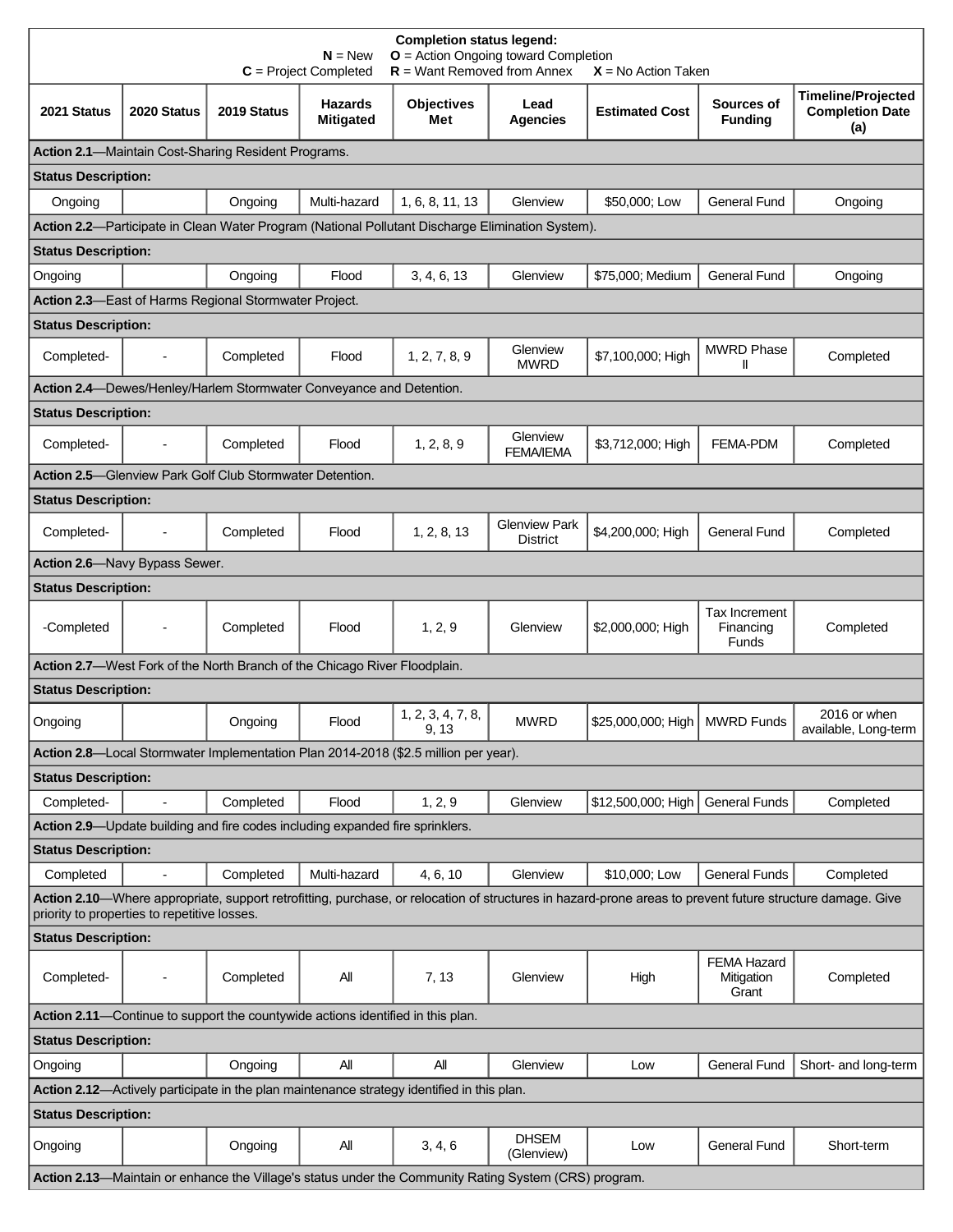| <b>Status Description:</b>                                                                                                                                                                                                                                                                                                                                                         |                          |            |                                           |                                                                                                         |                                                    |                                                                                                                                                       |                                                                    |                           |  |
|------------------------------------------------------------------------------------------------------------------------------------------------------------------------------------------------------------------------------------------------------------------------------------------------------------------------------------------------------------------------------------|--------------------------|------------|-------------------------------------------|---------------------------------------------------------------------------------------------------------|----------------------------------------------------|-------------------------------------------------------------------------------------------------------------------------------------------------------|--------------------------------------------------------------------|---------------------------|--|
| Completed-                                                                                                                                                                                                                                                                                                                                                                         |                          | Completed  | All                                       | 3, 4, 5, 6, 7, 9,<br>10, 11, 13                                                                         | Glenview                                           | Low                                                                                                                                                   | General Fund                                                       | Completed                 |  |
| Action 2.14—Maintain good standing under the National Flood Insurance program by implementing programs that meet or exceed the minimum NFIP<br>requirements. Such programs include enforcing an adopted flood damage prevention ordinance, participating in floodplain mapping updates, and providing<br>public assistance and information on floodplain requirements and impacts. |                          |            |                                           |                                                                                                         |                                                    |                                                                                                                                                       |                                                                    |                           |  |
| <b>Status Description:</b>                                                                                                                                                                                                                                                                                                                                                         |                          |            |                                           |                                                                                                         |                                                    |                                                                                                                                                       |                                                                    |                           |  |
| Ongoing                                                                                                                                                                                                                                                                                                                                                                            |                          | Ongoing    | Flooding                                  | 4, 6, 9                                                                                                 | Glenview                                           | Low                                                                                                                                                   | <b>General Fund</b>                                                | Short-term and<br>ongoing |  |
|                                                                                                                                                                                                                                                                                                                                                                                    |                          |            |                                           | Action 2.15—Where feasible, implement a program to record high water marks following high-water events. |                                                    |                                                                                                                                                       |                                                                    |                           |  |
| <b>Status Description:</b>                                                                                                                                                                                                                                                                                                                                                         |                          |            |                                           |                                                                                                         |                                                    |                                                                                                                                                       |                                                                    |                           |  |
| Ongoing                                                                                                                                                                                                                                                                                                                                                                            |                          | Ongoing    | Flooding,<br>Severe<br>Weather            | 3, 6, 9                                                                                                 | Glenview                                           | Medium                                                                                                                                                | General Fund:<br><b>FEMA Grant</b><br>Funds (Public<br>Assistance) | Long-term                 |  |
|                                                                                                                                                                                                                                                                                                                                                                                    |                          |            |                                           |                                                                                                         |                                                    | Action 2.16—Integrate the hazard mitigation plan into other plans, programs, or resources that dictate land use or redevelopment.                     |                                                                    |                           |  |
| <b>Status Description:</b>                                                                                                                                                                                                                                                                                                                                                         |                          |            |                                           |                                                                                                         |                                                    |                                                                                                                                                       |                                                                    |                           |  |
| Completed                                                                                                                                                                                                                                                                                                                                                                          |                          | Completed  | All                                       | 3, 4, 6, 10, 13                                                                                         | Glenview<br>Community<br>Development<br>Department | Low                                                                                                                                                   | <b>General Fund</b>                                                | Completed                 |  |
|                                                                                                                                                                                                                                                                                                                                                                                    |                          |            |                                           |                                                                                                         |                                                    | Action 2.17—Coordinate with School District 34 to construct regional detention at Lyon School site to benefit Bonnie Glen-area residents (340 homes). |                                                                    |                           |  |
| <b>Status Description:</b>                                                                                                                                                                                                                                                                                                                                                         |                          |            |                                           |                                                                                                         |                                                    |                                                                                                                                                       |                                                                    |                           |  |
| Completed                                                                                                                                                                                                                                                                                                                                                                          | $\overline{\phantom{0}}$ | Completed  | Flood                                     | 9                                                                                                       | Glenview<br>and School<br>District 34              | \$3,000,000                                                                                                                                           | Glenview                                                           | Complete                  |  |
| Longvalley/Culver.                                                                                                                                                                                                                                                                                                                                                                 |                          |            |                                           |                                                                                                         |                                                    | Action 2.18—Develop "quick-win" projects for areas impacted by July 23, 2016 storm including (potentially) Golfview, north of Cole Park, Woodlawn and |                                                                    |                           |  |
| <b>Status Description:</b>                                                                                                                                                                                                                                                                                                                                                         |                          |            |                                           |                                                                                                         |                                                    |                                                                                                                                                       |                                                                    |                           |  |
| Ongoing                                                                                                                                                                                                                                                                                                                                                                            |                          | Ongoing    | Severe<br>Weather                         | 2                                                                                                       | <b>TBD</b>                                         | <b>TBD</b>                                                                                                                                            | TBD                                                                | Ongoing                   |  |
|                                                                                                                                                                                                                                                                                                                                                                                    |                          |            |                                           |                                                                                                         |                                                    | Action 2.19-Comply with MWRD's countywide sanitary sewer backup initiatives including 2017 smoke testing in high-priority areas.                      |                                                                    |                           |  |
| <b>Status Description:</b>                                                                                                                                                                                                                                                                                                                                                         |                          |            |                                           |                                                                                                         |                                                    |                                                                                                                                                       |                                                                    |                           |  |
| Ongoing                                                                                                                                                                                                                                                                                                                                                                            |                          | Ongoing    | Flood                                     | 9                                                                                                       | Glenview                                           | \$125,000                                                                                                                                             | Gen Fund                                                           | Ongoing                   |  |
|                                                                                                                                                                                                                                                                                                                                                                                    |                          |            |                                           |                                                                                                         |                                                    | Action 2.20—East of Harms Phase II project to install stormwater improvements benefiting 20 properties in the neighborhood.                           |                                                                    |                           |  |
| <b>Status Description:</b>                                                                                                                                                                                                                                                                                                                                                         |                          |            |                                           |                                                                                                         |                                                    |                                                                                                                                                       |                                                                    |                           |  |
| Ongoing                                                                                                                                                                                                                                                                                                                                                                            |                          | Ongoing    | Flood                                     | 9                                                                                                       | Glenview                                           | \$2,406,000                                                                                                                                           | Glenview,<br><b>MWRD</b><br>(\$500K)                               | Ongoing                   |  |
| Action 2.21—Wagner Farm neighborhood stormwater improvements benefiting 30 adjacent properties.                                                                                                                                                                                                                                                                                    |                          |            |                                           |                                                                                                         |                                                    |                                                                                                                                                       |                                                                    |                           |  |
| <b>Status Description:</b>                                                                                                                                                                                                                                                                                                                                                         |                          |            |                                           |                                                                                                         |                                                    |                                                                                                                                                       |                                                                    |                           |  |
| Ongoing                                                                                                                                                                                                                                                                                                                                                                            | $\blacksquare$           | Completed  | Flood                                     | 9                                                                                                       | Glenview                                           | \$200.000                                                                                                                                             | Glenview                                                           | Complete                  |  |
| Action 2.22-Run a community risk reduction program                                                                                                                                                                                                                                                                                                                                 |                          |            |                                           |                                                                                                         |                                                    |                                                                                                                                                       |                                                                    |                           |  |
| <b>Status Description:</b>                                                                                                                                                                                                                                                                                                                                                         |                          |            |                                           |                                                                                                         |                                                    |                                                                                                                                                       |                                                                    |                           |  |
| Ongoing                                                                                                                                                                                                                                                                                                                                                                            |                          | New        | Hazardous<br><b>Materials</b><br>Incident | 6                                                                                                       | <b>Glenview Fire</b>                               | \$10,000 to<br>\$20,000 - staffing;<br>Medium                                                                                                         | Village                                                            | 2024                      |  |
| Action 2.23-Implement the Flood Control Project for the West Fork of the North Branch of the Chicago River                                                                                                                                                                                                                                                                         |                          |            |                                           |                                                                                                         |                                                    |                                                                                                                                                       |                                                                    |                           |  |
| <b>Status Description:</b>                                                                                                                                                                                                                                                                                                                                                         |                          |            |                                           |                                                                                                         |                                                    |                                                                                                                                                       |                                                                    |                           |  |
| Ongoing                                                                                                                                                                                                                                                                                                                                                                            |                          | <b>New</b> | Flood                                     | 9                                                                                                       | <b>MWRD</b>                                        | \$6,600,000                                                                                                                                           | <b>MWRD</b>                                                        | <b>TBD</b>                |  |
| Action 2.24-Implement the Central Road Flood Control Project                                                                                                                                                                                                                                                                                                                       |                          |            |                                           |                                                                                                         |                                                    |                                                                                                                                                       |                                                                    |                           |  |
| <b>Status Description:</b>                                                                                                                                                                                                                                                                                                                                                         |                          |            |                                           |                                                                                                         |                                                    |                                                                                                                                                       |                                                                    |                           |  |
| Ongoing                                                                                                                                                                                                                                                                                                                                                                            |                          | <b>New</b> | Flood                                     | 9                                                                                                       | <b>MWRD</b>                                        | <b>TBD</b>                                                                                                                                            | <b>MWRD</b>                                                        | TBD                       |  |
| Action 2.25-Implement the East of Harms Road Drainage Improvements                                                                                                                                                                                                                                                                                                                 |                          |            |                                           |                                                                                                         |                                                    |                                                                                                                                                       |                                                                    |                           |  |
| <b>Status Description:</b>                                                                                                                                                                                                                                                                                                                                                         |                          |            |                                           |                                                                                                         |                                                    |                                                                                                                                                       |                                                                    |                           |  |